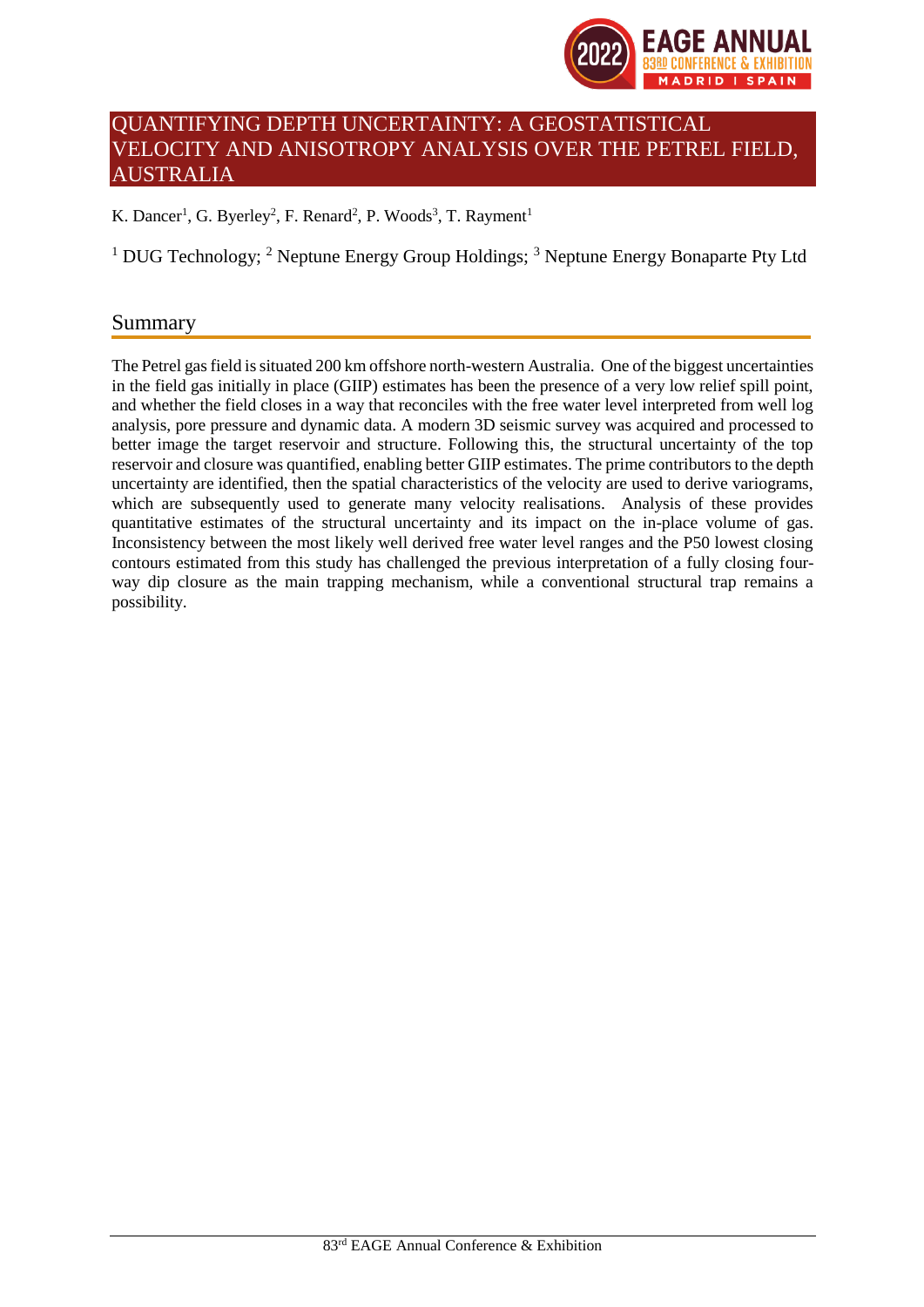

#### Quantifying depth uncertainty: A geostatistical velocity and anisotropy analysis over the Petrel field, Australia

#### Introduction

The Petrel gas field is situated 200 km offshore north-western Australia in the Bonaparte Basin. The reservoir consists of Permian Cape Hay sandstones with the crest of the field at a depth of around 3520 m. The field was initially identified as a large four-way dip closure delineated by a 2D seismic campaign in the 1960s. The first discovery well was drilled into the crest of the structure in 1969. Since that time, an additional seven wells have been drilled by three different operators spanning from 1971 to 2011 with gaps up to fifteen years in between. These wells underwent extensive data acquisition campaigns which included coring, wireline logging and well tests. The reservoir can be seen in Figure 1.



Figure 1 Top and base reservoir (Top R1 and Top R2) of the Petrel field, along a NW-SE arbitrary line going through the 7 Petrel wells. The spill point of the structure is located SE of Petrel-3 well.

One of the biggest uncertainties in the field gas initially in place (GIIP) estimates has been the presence of a spill point to the southeast of the field and whether or not the field closes in a way that reconciles with the free water level interpreted from well log analysis, pore pressure and dynamic data. Ideally, the lowest closing contour from the 3D seismic top reservoir depth map would support the presence of a simple four-way dip closure giving confidence in the trapping mechanism for the field. The spill point, however, is characterized by a very low relief structural saddle point which adds further uncertainty to the lowest closing contour and ultimately the resulting GIIP estimates of the field.

In 2019/20, a long offset, broadband, triple-source 3D seismic survey was acquired to better image the target reservoir and structure. The seismic processing and imaging workflow utilised the longer 8 km offsets to improve the velocity model away from well control using a combined full waveform inversion (FWI) and reflection tomography approach. Following this, the structural uncertainty of the top reservoir and closure was quantified, enabling better GIIP estimates. This paper describes the method used to analyse this uncertainty. The prime contributors to the depth uncertainty are identified, then the spatial characteristics of the velocity are used to derive variograms, which are subsequently used to generate hundreds of velocity realisations. These are then analysed, providing quantitative estimates of the structural uncertainty.

#### Initial earth model evaluation

The method presented relies on the existence of suitable imaging velocity and anisotropy (if relevant) models, evidenced by:

1. Flat common image gathers.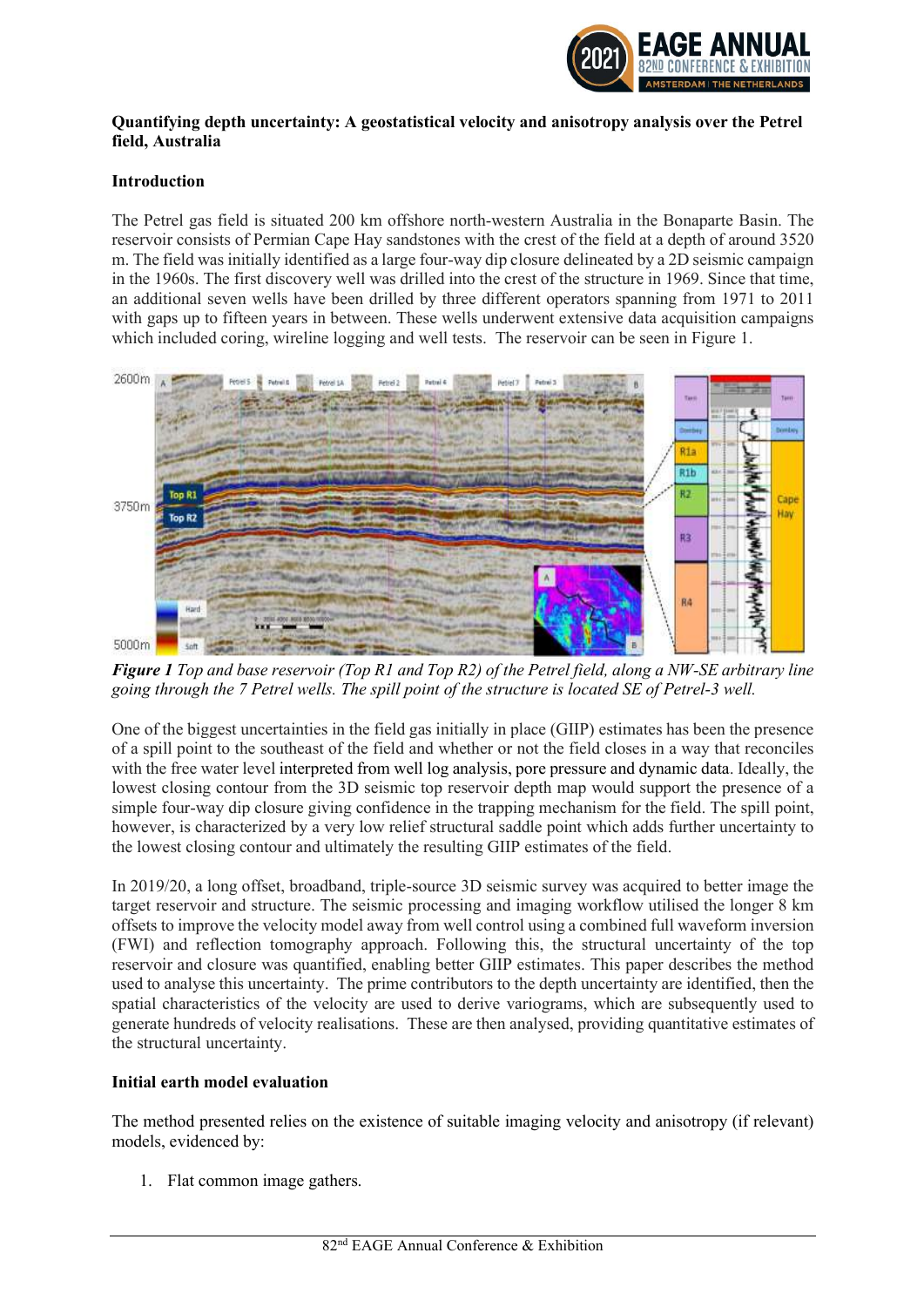

- 2. Vertical velocity  $(V_0)$  consistent with the check shot and sonic logs.
- 3. Horizon and well marker ties being accurate to within a reasonable tolerance.

The comprehensive TTI pre-SDM workflow, which included diving wave FWI to 12 Hz and five iterations of reflection tomography, ensured all criteria were met.

Given consistent gather-flatness, it is assumed that crosstalk between  $V_0$  and the TTI anisotropic parameters are the most likely cause of uncertainty in  $V_0$ , and hence the reservoir depths. In this workflow, we maintain the earth models at the well locations, where there is additional information to solve this crosstalk issue, and vary the models elsewhere. Where  $V_0$  is updated, the anisotropic fields  $\delta$ and  $\varepsilon$  are also updated such that the NMO velocity (V<sub>nmo</sub>) and anellipticity  $\eta$  are kept constant, using formulae from Alkhalifah and Tsvankin (1995), preserving gather-flatness:

$$
V_{\rm nmo} = V_0 \sqrt{1 + 2\delta}, \tag{1}
$$
\n
$$
\eta = \frac{\varepsilon - \delta}{1 + 2\delta}, \tag{2}
$$

For this geological setting, it was considered unlikely that an interval would be consistently isotropic at the well locations yet anisotropic elsewhere in the survey area. Hence, inaccuracy in the models was most likely to be caused by crosstalk between anisotropy and velocity in the anisotropic layers. For this reason, the depth uncertainty focused on updating the velocity within three anisotropic layers while the isotropic layers were unchanged. However, it is also possible to use this approach to update the entire 3D model should there be sufficient justification to do so.

## Variogram analysis

A variogram analysis is undertaken using information about the velocity field at the well locations where crosstalk between velocity and anisotropy is minimised. The spatial sampling of well information in this case allowed such an approach but for situations where well control is more limited, the seismic velocities themselves would be used for the variogram analysis.

Velocity trends are determined for each of the intervals being updated. The inclusion of trends in the variogram analysis can lead to an inaccurate estimate of the variogram parameters. For the ith well, the log-scalar ratio s<sub>i</sub> between the interval velocity and the respective trend velocity is calculated:

$$
s_i = \ln(V_i/V_i^{\text{trend}}), \tag{3}
$$

where  $v_i$  is the average interval velocity within the layer at the location of the *i*th well, and  $v_i^{\text{trend}}$  is the trend-predicted interval velocity at that location. The variance between these log-scalars is plotted against the distance between the wells for each pair of wells.

Various variogram models were tested to determine which best described this data set, with a Gaussian variogram shape providing the best fit, as can be seen in Figure 2. This is unsurprising given the spatial consistency of the geology which was also evident during the velocity model building.

When selecting the variogram model to use for generating velocity realisations, both the geological setting and how well the model predicted the observed data are taken into account. A cost function is computed for each combination of model parameters (range and sill) and normalised so the model which best describes the data is set to 100% as exemplified by Figure 3. To generate the velocity realisations a subset of models is selected for each layer. For this project, a single range of 20 km was selected and the sill value varied from 50% to 150% of the sill that best fit the data for that range.

## Velocity realisations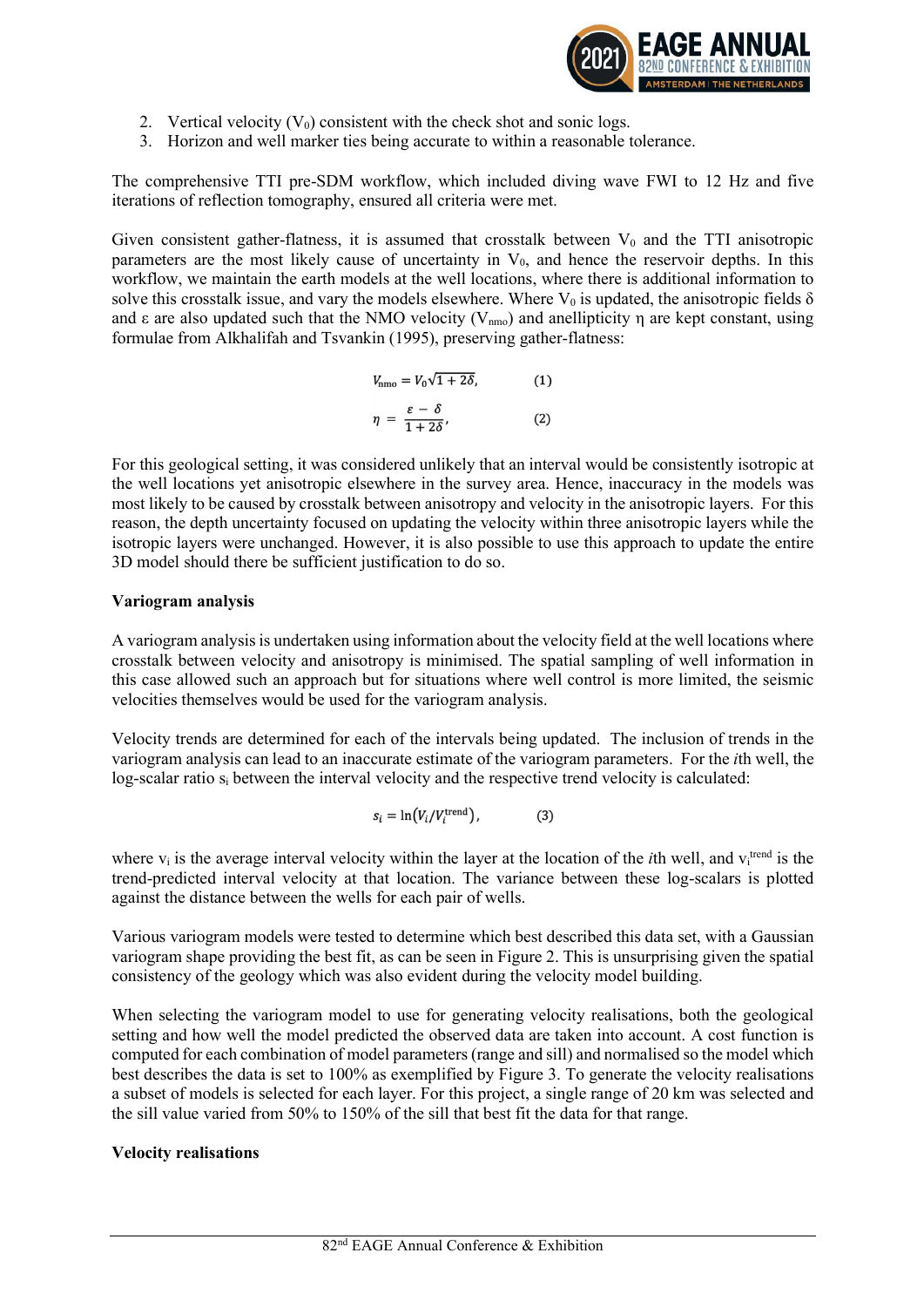

This subset of variogram models is used to generate hundreds of velocity realisations. For each realisation, one variogram model is selected per layer based on the relative likelihood of how well the model explained the observed data (depicted in Figure 2).

Once the variogram models are selected, realisations are generated using a turning bands algorithm which treats the realisation as a summation of cosine functions of varying frequencies (akin to plane waves), as described in Cressie (1993). The realisations are constrained to maintain the existing velocity profiles at the well locations, while maintaining the correct spatial statistics. This is achieved by kriging using the same variograms, again following Cressie (1993).



**Figure 2 (left)** Gaussian variograms for the third anisotropic layer of the chosen range, showing the best fit model and the spread of acceptable models. Figure 3 (right) Relative likelihood of Gaussian variogram models predicting the observed data for the third anisotropic layer.

For each realisation, the anisotropy fields are recalculated so that  $V_{\text{nmo}}$  and eta are preserved according to equations (1) and (2). Only models with geophysically reasonable values of delta are accepted. In this case, 500 realisations were generated, and all met the criteria.

The reservoir horizons are converted to depth using each velocity realisation, and then a small residual mistie correction is applied at the well locations. Reservoir characteristics are then calculated for each model. In this case, Gross Rock Volume (GRV) was the metric chosen to understand the impact of the different realisations and was calculated using two approaches. The first approach used the lowest closing contour being representative of a 4-way dip closure. The second approach calculated the GRV above a common free water level depth and is representative of a stratigraphic trap to the southeast. For the 4-way dip closure scenario, the realisations were ordered according to the depth of the lowest closing contour, and key realisations (P0, P10, …, P100) identified. The data were migrated with these realisations and associated anisotropy models, giving an interpretable product. The reservoir horizons for these realisations can be seen in Figure 4. The probability maps in Figure 5 show what percentage of realisations have the given location within the reservoir for the two approaches used.

## Conclusions

A robust depth uncertainty analysis was undertaken on data from the Petrel field, offshore Australia. The main goal of this study was to quantify the range of uncertainties for the depth of the reservoir across the field, particularly in the area of the structural spill point, towards the south-east of the field.

The results were used to derive a range of possible lowest closing contours, which could then be compared and validated against the range of free water level depths, interpreted from the well and dynamic data. Moreover, the impact of the structural uncertainties on the in-place volume of gas could be quantified.